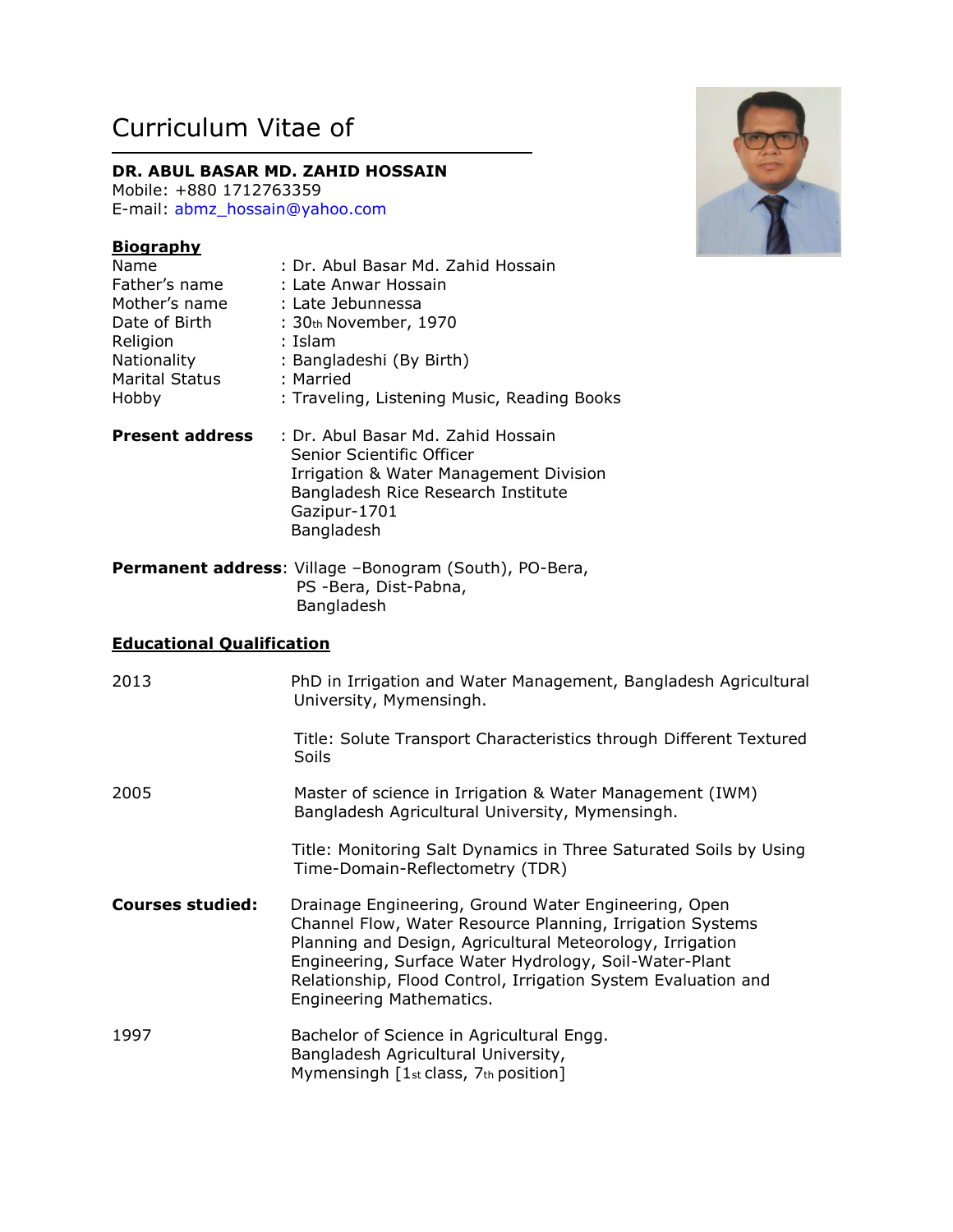# **Major Courses Studied:**

|                                                        | Ground Water and Wells, Hydraulic Machinery and<br>Irrigation Structure, On Farm Water Management, Agricultural<br>Meteorology and Hydrology, Soil and Water conservation<br>Engineering, Irrigation and Drainage Engineering, Fluid<br>Mechanics and Hydraulics, Soil Science, Agronomy, Agricultural<br>Statistics, Mathematics, Engineering Analysis etc.                                      |
|--------------------------------------------------------|---------------------------------------------------------------------------------------------------------------------------------------------------------------------------------------------------------------------------------------------------------------------------------------------------------------------------------------------------------------------------------------------------|
| 1988                                                   | <b>Higher Secondary Certificate</b><br>Dhaka College, Dhaka. 1st Division, Science Group                                                                                                                                                                                                                                                                                                          |
| 1986                                                   | Secondary School Certificate<br>Tejgaon Polytechnic Govt. High School, Dhaka<br>1st Division, Science Group                                                                                                                                                                                                                                                                                       |
| <b>Computer Skill:</b>                                 | MS word, Excel, MSTAT-C, Cropwat 8.0, AutoCAD                                                                                                                                                                                                                                                                                                                                                     |
| <b>English Language proficiency:</b>                   | Instruction of courses studied was in English<br>Writing and Speaking Ability: Good                                                                                                                                                                                                                                                                                                               |
| <b>Communication skills:</b><br><b>Job Experience:</b> | Both English and Bengali can be used fluently<br>About 16 (Sixteen) years job experience:                                                                                                                                                                                                                                                                                                         |
|                                                        | Working as a <b>Scientific Officer</b> in Irrigation and Water Management<br>division, Bangladesh Rice Research Institute (BRRI) since 21 August,<br>2001 to 3 August 2010.                                                                                                                                                                                                                       |
|                                                        | Senior Scientific Officer in Irrigation and Water Management<br>Division, Bangladesh Rice Research Institute (BRRI) since 04 August,<br>2010 to date.                                                                                                                                                                                                                                             |
|                                                        | Conducted "Feasibility study of solar pump for irrigated rice" as a Co-<br>Investigator at BRRI research field under Irrigation and Water<br>Management Division, BRRI, Gazipur.                                                                                                                                                                                                                  |
|                                                        | <b>Working Scientist</b> of "Integrated Agricultural Productivity Project<br>(IAPP)-BRRI Component at Rangpur, Kurigram, Lalmonirhat and<br>Nilphamari districts since 2012 financed by MoA and World Bank.<br>responsibilities are adoption and validation<br>Main<br>of water<br>management technologies in the farmer's fields developed by<br>Irrigation and Water Management Division, BRRI. |
|                                                        | <b>Co-Investigator</b> of "Water saving potential and varietal performance<br>of aerobic rice in Gazipur and Rajshahi districts, financed by Krishi<br>Gobeshona Foundation (KGF).                                                                                                                                                                                                                |
|                                                        | Worked at Bangladesh Agricultural Research Institute (BARI) as a<br>Scientific Officer in Irrigation and Water Management division from<br>o6 September 1998 to 29 February, 2000.                                                                                                                                                                                                                |
|                                                        | Worked at Department of Agriculture Extension (DAE) as an<br>Agricultural Engineer from 02 March, 2000 to 20 August, 2001.                                                                                                                                                                                                                                                                        |
|                                                        | Worked as a Senior Irrigation Consultant from 30 March 2015 to<br>29 March 2016 in Rural Electrification and Renewable Energy<br>Development Project (REREDP) - II (Solar Irrigation Pump Project)<br>Infrastructure Development Company Limited (IDCOL)<br>Level-16, UTC Building, 8 Panthapath, Kawran Bazaar, Dhaka                                                                            |
|                                                        |                                                                                                                                                                                                                                                                                                                                                                                                   |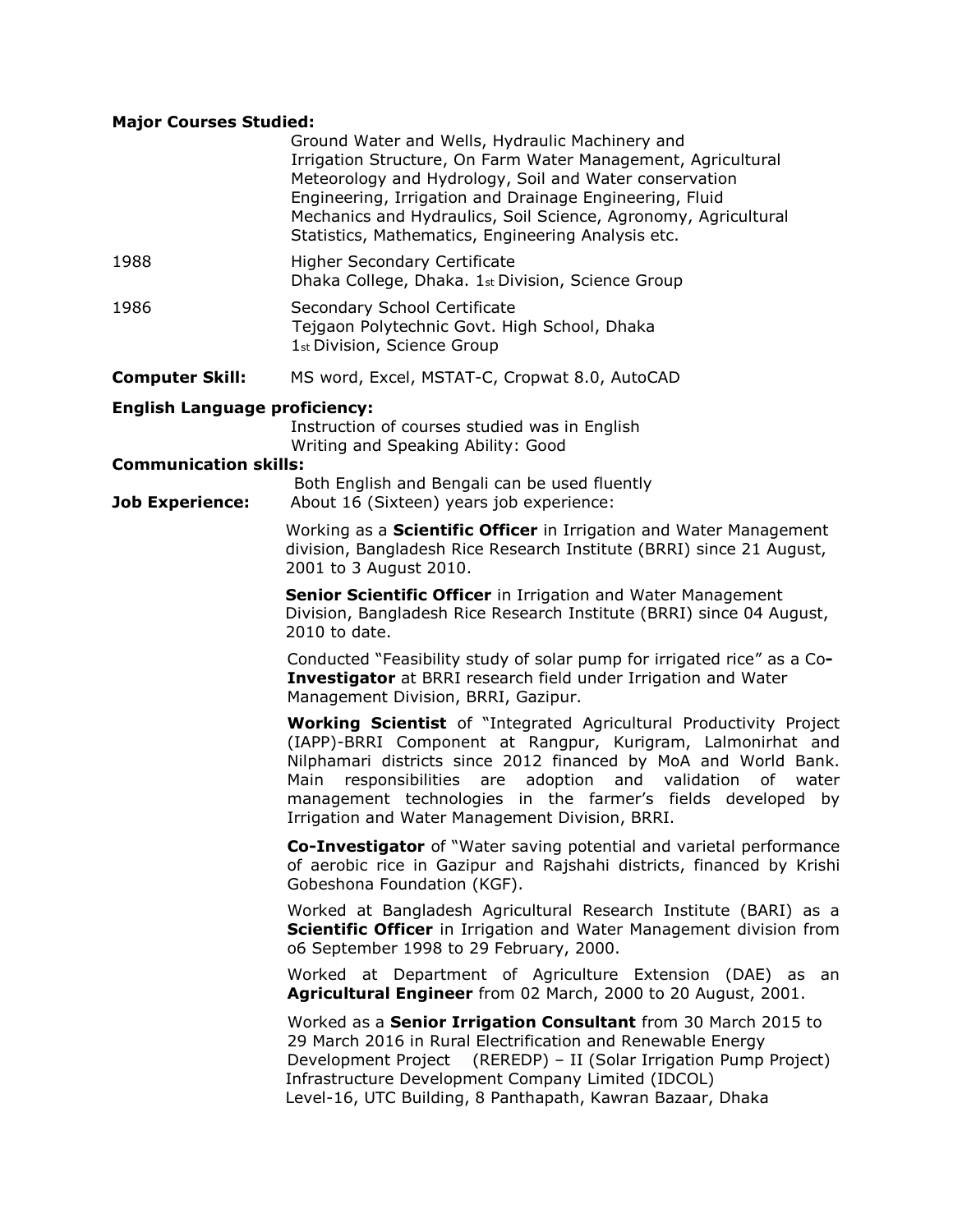**Principal Investigator** of "Up-scaling and Application of Solar Photovoltaic Pump for Smallholder Irrigation and Household Appliances in the Central Coastal Region of Bangladesh" Project ID 001, funded by PIU-NATP-2, BARC.

**Field of interest:** Solute-transport modeling**,** Wastewater management, Irrigation scheduling, Groundwater modeling, Water quality and Renewable energy etc.

# **Training:**

- 1. Computer training on DOS, windows, MS word, MS excel, foxpro at BIAM, Dhaka from June 3 to 14 September, 1997
- 2. Biogas technology training program at BSTRC, Dhaka from o9 April to 19 April, 2000
- 3. Rural Development and Poverty Alleviation at BRDTI, Sylhet from 15 April to 19 April 2007
- 4. Foundation Training Course for NARS Scientists ( Batch-16) at BARD, Comilla from 11 February to 10 June 2007
- 5. Integrated Field Water Management BRRI, Gazipur from 26 August to 28 August 2007
- 6. Data analysis : MStatC and SPSS at GTI, BAU, Mymensingh from 12 July to 24 July 2008
- 7. Study visit to Belgium at Katholieke University of Leuven for PhD reference collection from 26 November to 17 December, 2010
- 8. Application Software for Agricultural Research and Development for NARS Scientist at BARI, Gazipur from 18 November to 29 November 2012
- 9. Research Proposal preparation and Scientific Report Writing at BRAC-CDM, Rajendrapur, Gazipur from 09 February to 13 February 2013
- 10.Concept and Practice of Integrated Water Resources Management (IWRM) at CEGIS, Gulshan, Dhaka from 16 to 20 April 2017

#### **Membership of prof. bodies:**

- 1. Bangladesh Society of Agricultural Engineering (BSAE)
- 2. The Institution of Engineers, Bangladesh (IEB)
- 3. Krishibid Institution of Bangladesh (KIB)

#### **Awards:**

- 1) Fellowship Awarded from Outreach Research Program of BRRI, Ministry of Agriculture, Government of the People's Republic of Bangladesh, 2003
- 2) PhD Fellowship Awarded under Belgian Directorate General for Development Cooperation (DGDC) through the 'Vlaamse Interuniversitaire Raad' (VLIR; Flemish Interuniversity Council) being Implemented by Bangladesh Agricultural University at Mymensingh, Bangladesh
- 3) Fellowship Awarded by National Science and Information &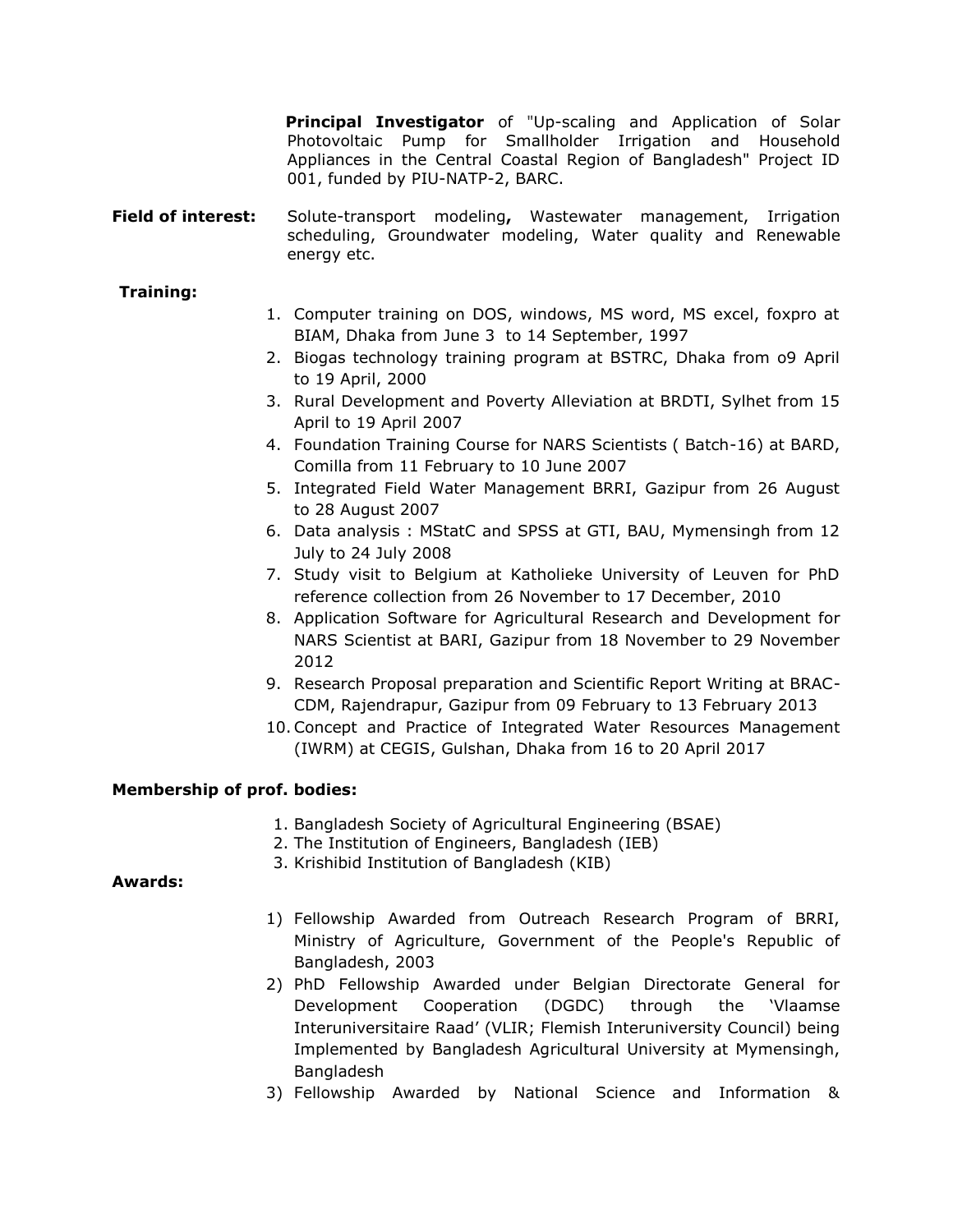Communication Technology 2008-2009 & 2010-2011, Ministry of Science and Technology, Government of the People's Republic of Bangladesh

4) VLIR-UOS awarded for Study visit at Katholieke University of Leuven, Belgium , 2010

# **Publications:**

- 1. Alam, M. M., M. K. Mondal, **A. B. M. Zahid Hossain** and G. K. Bhuiyan. 2006. Soil Moisture Content and Salinity Dynamics of Ploughed and Unploughed Land in the Coastal Region of Bangladesh. Int. J. Sustain. Agri. Tech. 2(2): 69-76.
- 2. **Hossain, A. B. M. Z.** and M. A. Mojid. 2006. Construction of Time-Domain Reflectometry (TDR) Sensor for Measuring Soil-Water Content. Int. J. Sustain. Agri. Tech. 2(3): 14- 20.
- 3. **Hossain, A. B. M. Z.** and M. A. Mojid. 2006. Monitoring Salt Dynamics in Three Saturated Soils by Using Time-Domain-Reflectometry (TDR). Journal of the Engineering Institution of Bangladesh. Vol. 32/AE, December.
- 4. **Hossain, A. B. M. Z., A**. H. Khan and M. A. Sattar. 2006. Water Management in Alternative Tillage and Crop Establishment Methods for Crop Diversification in Rice-Wheat Cropping System. Progress. Agric. 17(1): 239-247.
- 5. Nath, S. R., M. A. Mojid and **A. B. M. Zahid Hossain**. 2006. Salt Leaching Characteristics of Three Different Textured Soils Measured by Time-Domain-Reflectometry (TDR). Bangladesh J. Agril. Engg. 17 (1&2): 9-18.
- 6. Pathan, A. B. M. B. U., M. A. Mazid Miah, Fazana Islam, **A. B. M. Zahid Hossain** and M. Nazmul Hasan. 2007. Mineral Nutrition and Yield of Sesame Genotypes in Southwestern Coastal Saline Region of Bangladesh. Bangladesh J Agril. Res. 32(3):387-391.
- 7. **Hossain, A.B.M.Z.,** M.G.K. Bhuyan and M. Huda. 2010. Development of a Method for Selecting Two-Wheel Drive Tractor. Echo-friendly Agril. J.3(3): 154-158.
- 8. Biswas S. K., M. A. Hossain, **A. B. M. Zahid Hossain** and M. A. Islam. 2007. Effect of Water Stress on Yield of Maize. Bangladesh J. Agril. Engg. 18 (1 & 2) 31-36: 2007.
- 9. Mojid, M.A., G.C.L. Wyseure, S.K. Biswas and **A.B.M.Z. Hossain**. 2010. Farmers' perceptions and knowledge in using wastewater for irrigation at twelve peri-urban areas and two sugar mill areas in Bangladesh. Agric. Water Manage. 98(1): 79–86.
- 10. Mojid, M.A. and **A. B. M. Zahid Hossain**. Conjunctive Use of Saline and Fresh Water for Irrigating Wheat (Triticum aestivum L.) at Different Growth Stages. 2013. The Agriculturists 11(1): 15-23.
- 11. Mojid, M.A., **A. B. M. Zahid Hossain,** V. Cappuyns and G. C. L. Wysere. 2016. Transport characteristics of heavy metals, metalloids and pesticides through major agricultural soils of Bangladesh as determined by TDR. Soil Research 54(8) 970-984.
- 12. Islam, M. Sh., **A.B.M. Zahid Hossain**, M.S. Miah, S.M. Shahriar and M.A.A. Mamun.2017. Evaluation of Aus Rice (Oryza sativa L.) Production in Less Irrigated Situation in Northern Region of Bangladesh. The Agriculturists 15(1):110-115.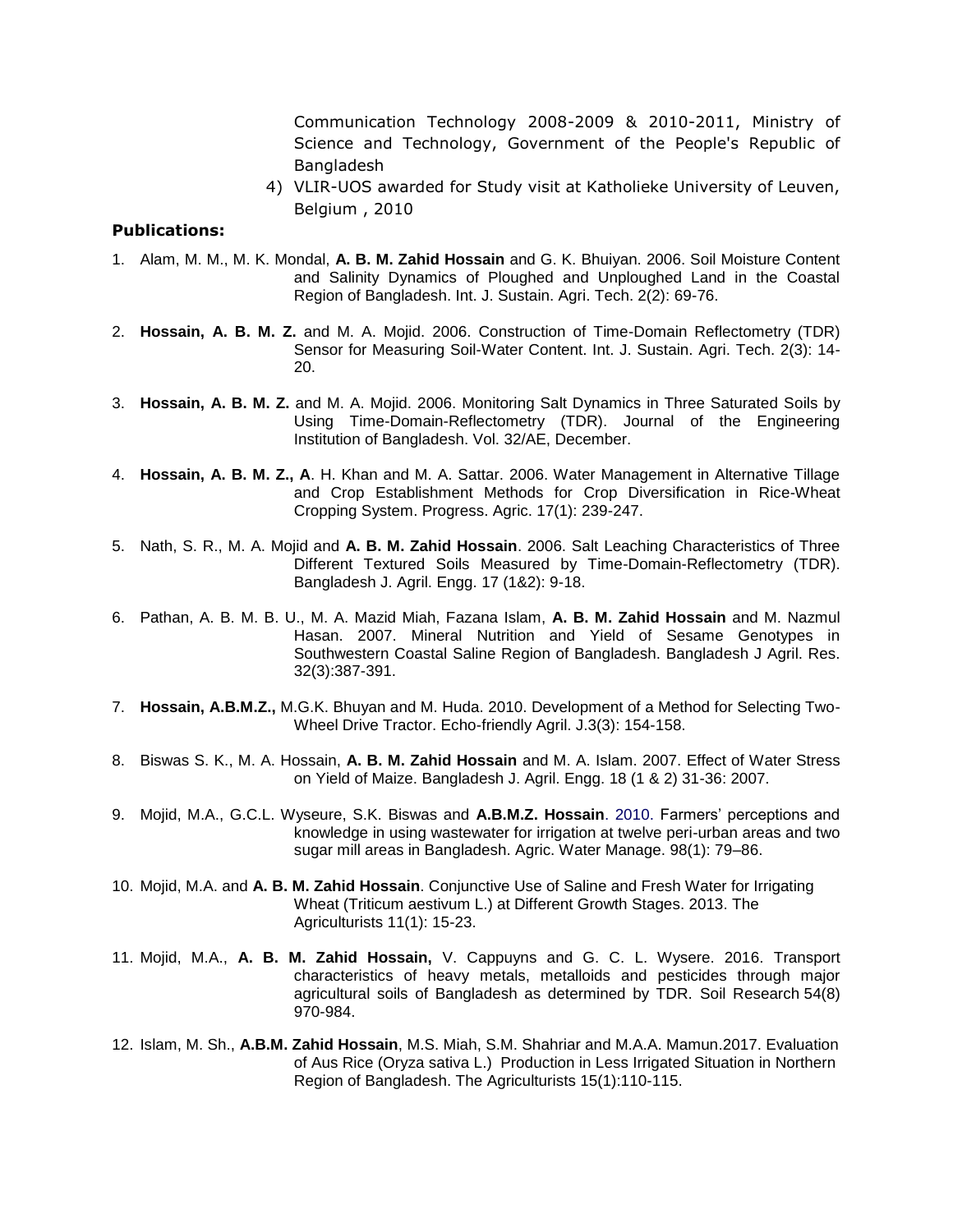- 13. Mojid M., **A., A.B.M. Zahid Hossain** and Guido C. L. Wyseure. 2018. Relation of reactive solutetransport parameters to basic soil properties. Eurasian J Soil Sci 2018, 7 (4) 326 – 336.
- 14. **Hossain, A. B. M. Z**, Md. Mahbubul Alam and Nazmun Nahar Karim. Shifting from Boro to Braus paddy cultivation - Option to overcome water scarcity during dry season in Rangpur region. BANCID, Yearly Newsletter 2017.
- 15. Mojid M., A., **A.B.M. Zahid Hossain** and Guido C. L. Wyseure. 2019. Impacts of Municipal Wastewater on Basic Soil Properties as Evaluated by Soil Column Leaching Experiment in Laboratory. Received: 29 May 2018 / Accepted: 25 February / 2019. Journal of Soil Science and Plant Nutrition 2019. Published on line 08 April 2019.
- 16. Mojid M., A., **A.B.M. Zahid Hossain**, Guido C. L. Wyseure and Md. Ali Ashraf. 2018. Pedo-transfer functions with multiple linear regressions to predict solute-transport parameters. Eurasian J Soil Sci 2019, 8 (3) 196 – 207
- 17. Mojid M., A., **A.B.M. Zahid Hossain** and Guido C. L. Wyseure. 2019. Impacts of Municipal Wastewater on the Transport Characteristics of Reactive Solutes through Agricultural Soils. Communications in Soil Science and Plant Analysis, 50 (10) 1199 – 1213.
- 18. Mojid M., A., **A.B.M. Zahid Hossain** and M. A. Ashraf. 2019. Artificial Neural Network Model to Predict Transport Parameters of Reactive Solutes from Basic Soil Properties. Received 9 March 2019, Accepted 5 October 2019. Environmental Pollution, Volume 255, Part 2, December 2019, 113355.
- 19. Aziz M., A., A. B. M. Zahid Hossain, M. Moniruzzaman, R. Ahmed, T. Zahan, S. Azim, M. A. Qayum, M. A. A. Mamun, M. A. Kader, N. M. F. Rahman. 2021. Mapping of Agricultural Drought in Bangladesh using Geographic Information System (GIS). Received 5 April 2021, Accepted 2 June 2021. *Earth Syst Environ*.
- 20. Mojid M., A, S. K. Biswas and A B M Zahid Hossain. 2021. Can a Rice Field Ingest Untreated Municipal Waste Water Beneficially in Bangladesh? J Rice Res Dev 4(1):307-316.

#### **Report:**

Rashid, M. H., M. A. K. Mridha, M. S. Islam, M S. Alam, S. K. Biswas, M. A. Hossain, M. M. Hossain and **A. B. M. Zahid Hossain**. 1999. Improvement of the water resources management for a sustainable rice-wheat system in Dinajpur and Jessore areas. Annual report 1998-1999. A contract research project funded by ARMP/BARC.

#### **3 Workshop and Symposium:**

- 5 Khan, A. H., Kutub Uddin, M. A. Begum, H. Rashid, M. Alam. , S. Rahman, **A. B. M. Zahid Hossain**, A. Quddus, N. Islam, A. Hossain, A. M. Miah, A. R. Gomosta, R. J. Buresh and J. K. Ladha. Progress Report of ADB and Other Funded Rice-Wheat System Research at Chuadanga Site. Report prepared for presenting at RTCC/RSC meetings held in Islamabad, Pakistan from 7-12 February, 2004.
- 7 Khan, A. H., M. M. Alam, Kutub Uddin, Z. Rahman, S. Rahman, R. Islam, **A. B. M. Zahid Hossain**, A. Quddus, N. Islam, B. A. A. Mustafi, A. M. Miah and A. R.